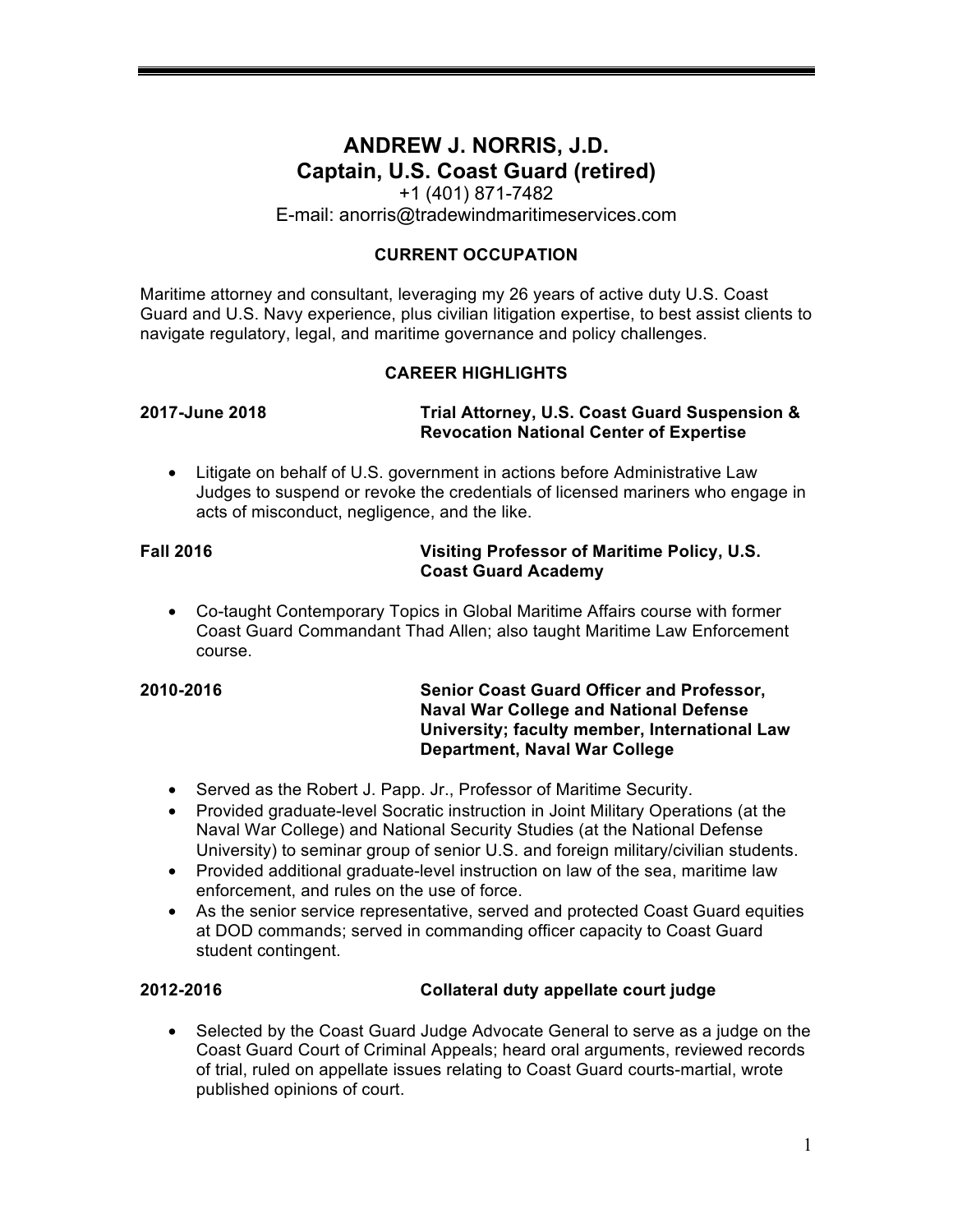### **2006-2010 Staff Judge Advocate, Fourteenth Coast Guard District, Honolulu, HI**

- Principal legal advisor to the district commander and other senior leaders in a 12.2 million square mile area of responsibility in the western and central Pacific Ocean. Provided advice across the full spectrum of Coast Guard missions, including the living marine resource, marine environmental protection, and law enforcement missions. Served as legal advisor to Captain of the Port, Officer in Charge of Marine Inspection, and Federal On Scene Coordinators in Honolulu, Hawaii and Apra, Guam. Oversaw staff of 4 attorneys, 2 paralegals; managed \$35K budget.
- Oversaw all agency involvement with and utilization of such federal statutes as the Magnuson-Stevens Act, the National Marine Sanctuaries Act, the Marine Mammal Protection Act, and the Endangered Species Act.
- Oversaw all rule-making activities; defended in court against APA, NEPA, other challenges.
- Provided assistance to U.S. Attorneys in civil and criminal proceedings involving Coast Guard matters, and litigation support to NOAA fisheries enforcement attorney. Served as agency legal liaison to EPA, ICE, U.S. Attorney, State AG.

### **2006-2012 Collateral appointment, military trial court judge**

• As a military judge, ruled on preliminary motions, conducted pre-hearing conferences, issued subpoenas, conducted hearings (including written and/or oral testimony and cross-examination), reviewed briefs, presided over jury trials, prepared and issued decisions, along with written findings of fact and conclusions of law.

### **2002-2006 Professor, Coast Guard Academy, New London, CT**

- Taught and served as the course coordinator of two core law courses, Criminal Justice and Maritime Law Enforcement. Educated 500+ future Coast Guard leaders on subjects based on the law of the sea and maritime governance.
- Founder and faculty advisor, Cadet Law Society. Founder and coach, Academy mock trial team. Academic advisor

### **1998-2002 Personnel Action Team Leader, Casualty Investigator, Marine Safety Office New Orleans, LA**

- Sole attorney and supervisor of 5-officer team responsible for taking administrative action before Coast Guard Administrative Law Judges to suspend or revoke the licenses of merchant mariners who engaged in acts of misconduct, negligence, drug abuse, violation of law or regulation, incompetence, and the like. Served as lead agency representative in all contested cases. Oversaw completion of over 1300 cases, 15% of Coast Guard's total during this period.
- Qualified Coast Guard marine casualty investigator; on-scene responder to scores of marine casualties, up to and including multiple fatalities; served as oneman formal investigation officer (IO) in case involving 4 designated parties in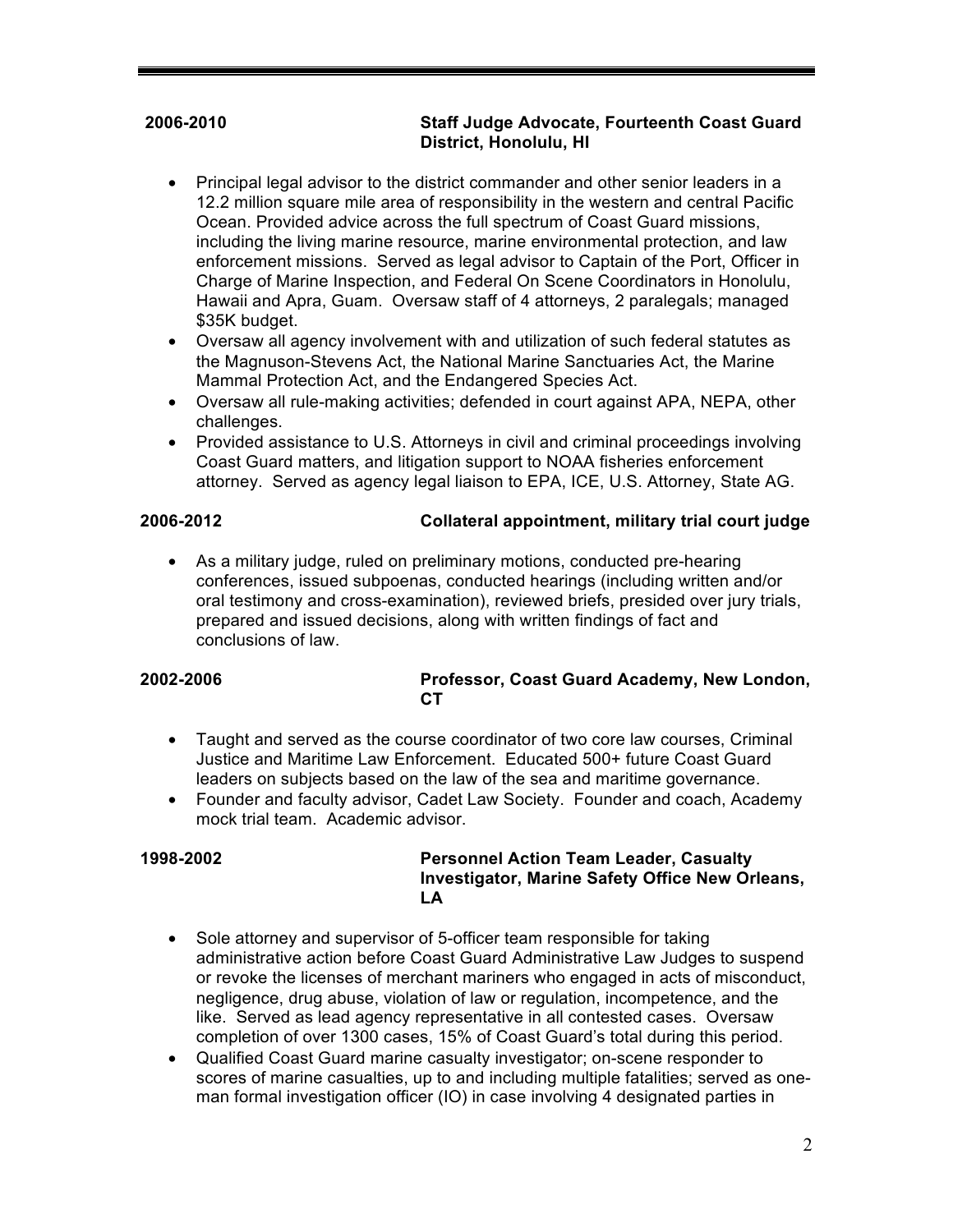interest, 18 witnesses, 100+ exhibits; served as legal advisor to one-man formal IO in 5-fatality collision.

### **1994-1998 Staff Attorney, Maintenance and Logistics Command Atlantic, Norfolk, VA**

- Provided full range of legal support to Atlantic Area/Fifth Coast Guard District units and personnel, e.g. drafting regulations, ethics advice, operational law advice.
- Prosecutor and defense counsel at more than 50 courts-martial; represented 80+ service members at administrative discharge boards.

### **1985-1994 U. S. Navy Surface Line Officer**

• Qualified Surface Warfare Officer, Engineering Officer of the Watch. Served as electrical officer, main propulsion division officer, main propulsion assistant.

### **EDUCATION**

University of Florida, 1990-1993 – JD (with honors). University of Virginia, 1980-1984 – BA in biology. Naval Justice School, 1994 (3<sup>rd</sup> out of 54 attorneys)

### **LICENSURE**

Member, Maryland bar (good standing December 1993 – present).

### **AFFILIATION**

Of Counsel, Hamilton, Miller & Birthsel, Attorneys at Law

Senior regulatory consultant, Independent Maritime Consulting LLC

Adjunct professor, Roger Williams University School of Law, Marine Affairs Institute, 2010-2015 (taught 3-credit Law of the Sea elective).

Adjunct professor, University of Rhode Island, Department of Marine Affairs, 2015-2016 (taught 3-credit International Oceans Law elective).

## **SELECT PUBLICATIONS**

**2018** Author, "Uninvited and Unwelcome: The *S.S. Appam* and the U.S. Law of Neutrality," *European Journal of International Law*, vol. 29 (2018) no. 2.

**2018** Author, "Block 9: Flashpoint for the Next Lebanon War?," *Tablet* magazine online

**2017** Lead author and editor, "Technical Analysis of Vessel Discharges in the Northern Bering Sea and Bering Strait Region," commissioned by The Pew Charitable Trusts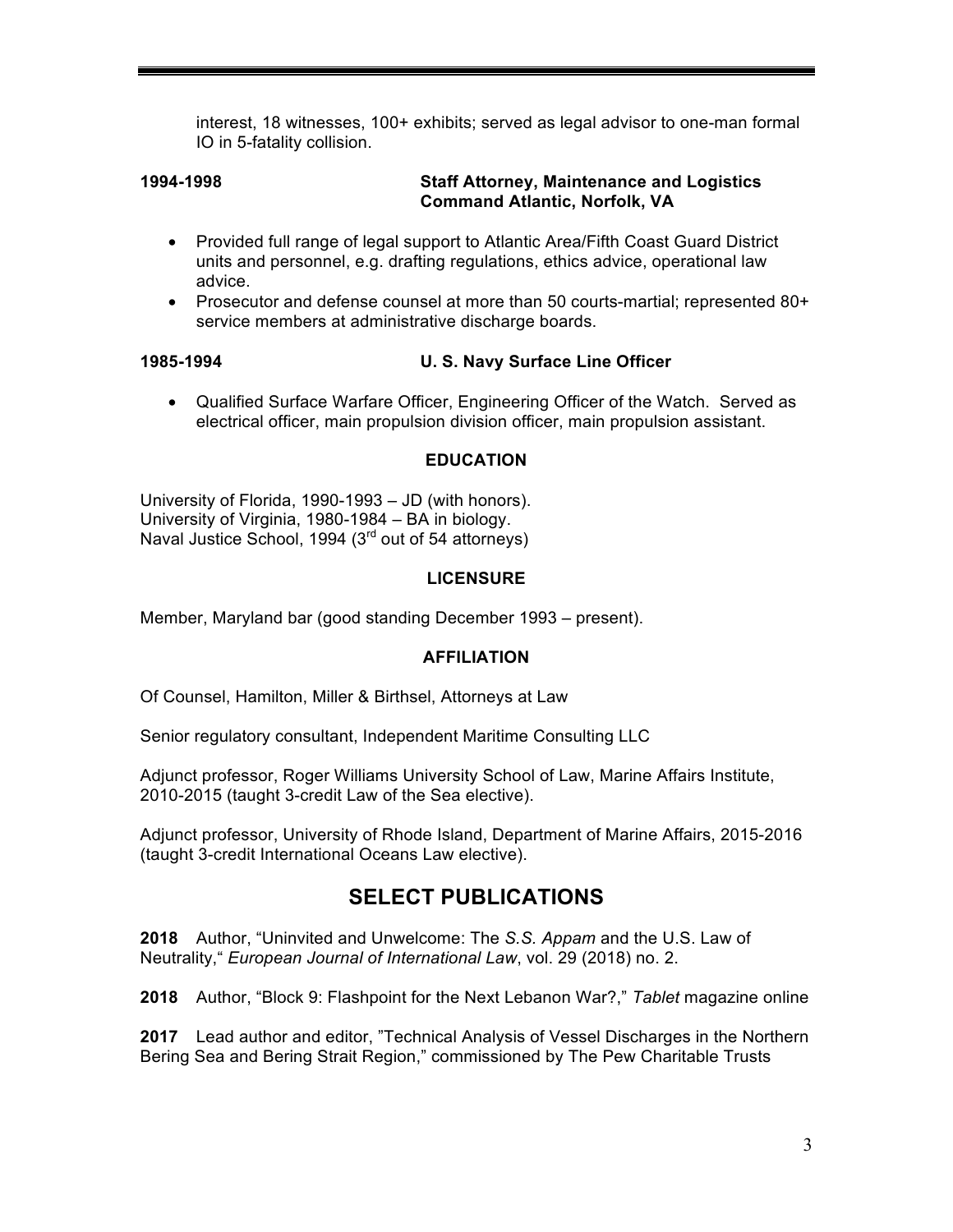**2017** Author, "De-mystifying the targeting process for Port State Control exams," *Professional Mariner*, May 2, 2017

This article was referenced and linked in IMO's monthly *Current Awareness Bulletin* published by the Maritime Knowledge Centre, May 2017

**2017** Lead author and editor, U.S. submission presented to 11-nation "Enhancing Maritime Safety Workshop," Singapore, April 2017, sponsored by Asia-Pacific Center for Security Studies (DKI-APCSS) and S. Rajaratnam School of International Studies (RSIS)

**2017** Author, **"**US type approval changes landscape for BWMS compliance extensions," *Professional Mariner*, Feb. 27, 2017

**2017** Co-author, "The Central Arctic Ocean - Preventing Another Tragedy of the Commons," 53 *Polar Record,* No. 1, January 2017

**2016** Author, "In-Depth Insight: The United States Coast Guard BWMS Type Approval Review Checklist," *Ship Efficiency Review*, October 29, 2016

**2016** Author, "In The Spotlight: U.S. Coast Guard Ballast Water Compliance Extension Requests," *Ship Efficiency Review*, September 30, 2016

**2016** Author, "US Coast Guard issues new guidance regarding ballast water alternate management systems," *Ballast Water Treatment Technology*, July 29, 2016

**2015** Author, "Rum Row: The Sinking of the Rum Runner *I'm Alone*," *24 Tulane Journal of International and Comparative Law*, Winter 2015

**2015** Author, "Fishy Business: The High Seas Boarding and Inspection Regime in the Western and Central Pacific Ocean," *Ocean Developments and International Law*, vol. 64, issue 4 (2015)

**2015** Author, **"**Developments in the Law of Piracy,**"** 13 *Benedict's Maritime Bulletin* page 117 (Third Quarter 2015)

**2014** Author, "A Maelstrom of International Law and Intrigue: The Remarkable Voyage of the S.S. City of Flint," *Journal of American Legal History*, Vol. 54, Issue 1 (2014)

This article was selected as one of two long articles nationwide to receive the 2014 Green Bag "exemplary legal writing" award

**2013** Author, **"**Legal Issues Relating to Unmanned Maritime Systems," monograph, published on-line by U.S. Naval War College, International Law Department, February 2013

This publication was cited by the United Nations Institute for Disarmament Research in its analysis entitled "The Weaponization of Increasingly Autonomous Technologies in the Maritime Environment: Testing the Waters"